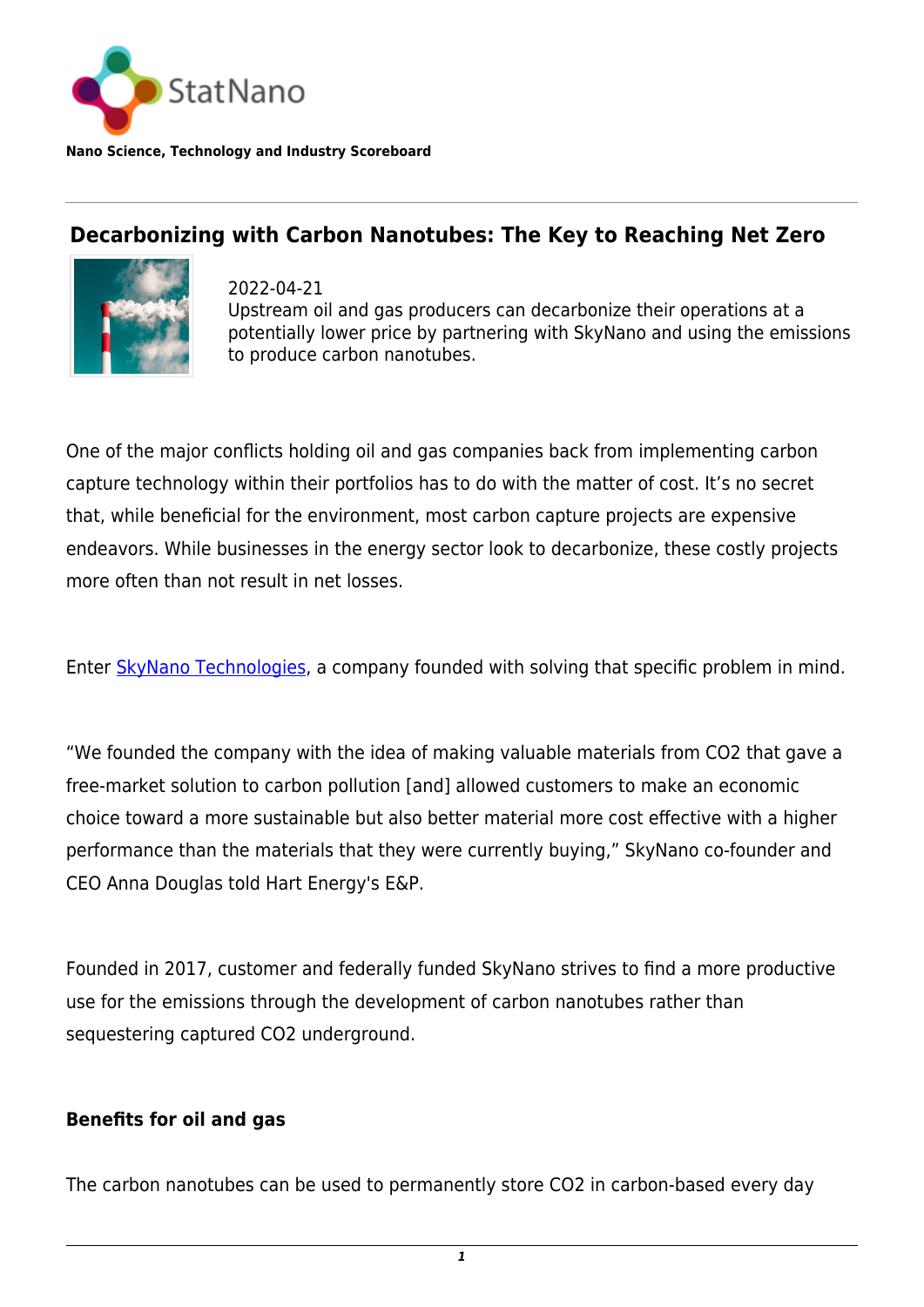materials, according to the SkyNano website. Traditionally, carbon nanotubes are primarily used at scale by the defense and aerospace industries, but the company is looking to introduce a lower-priced carbon nanotube product "that is able to displace more conventional carbon additives with enhanced performance and much better sustainability blueprint," Douglas said.

The biggest appeal for the upstream oil and gas industry specifically comes from the company's free market solution to capture carbon emissions "without the need to charge oil and gas companies for the service to offtake their CO2," offsetting a hefty economic burden.

"A lot of these major companies are looking at sequestration as their main focus, and it's very costly and it takes a lot of energy, and there's literally like zero economic payback outside of a few federal incentives that really don't offset the entire cost of sequestration," Douglas said. "This is a net loss for an oil and gas company to decarbonize this way. What's a far better solution for them is just to find a partner who can offtake their CO2 emissions without a cost to them."

With the core technology based on Douglas' electrochemical conversion Ph.D. research, the company uses point source capture technology to retrieve carbon emissions from the atmosphere and employs the carbon nanotube technology to create carbon-based materials, a more efficient and potentially less harmful alternative to storing the emissions beneath the surface.

Additionally, while other nanotube technology produces harmful byproducts such as carbon monoxide and pHs, the only byproduct from SkyNano's technology is oxygen, making it more environmentally friendly than some of its competitors.

"We're differentiated in our synthesis technology," Douglas said. "The way we're making these materials is just totally different. It's electrochemical liquid phase production in contrast with a thermal chemical gas phase catalytic production, so our technology offers about a 10th of the inner use of conventional nanotube production—no harmful byproducts, which is a big deal in nanotube production."